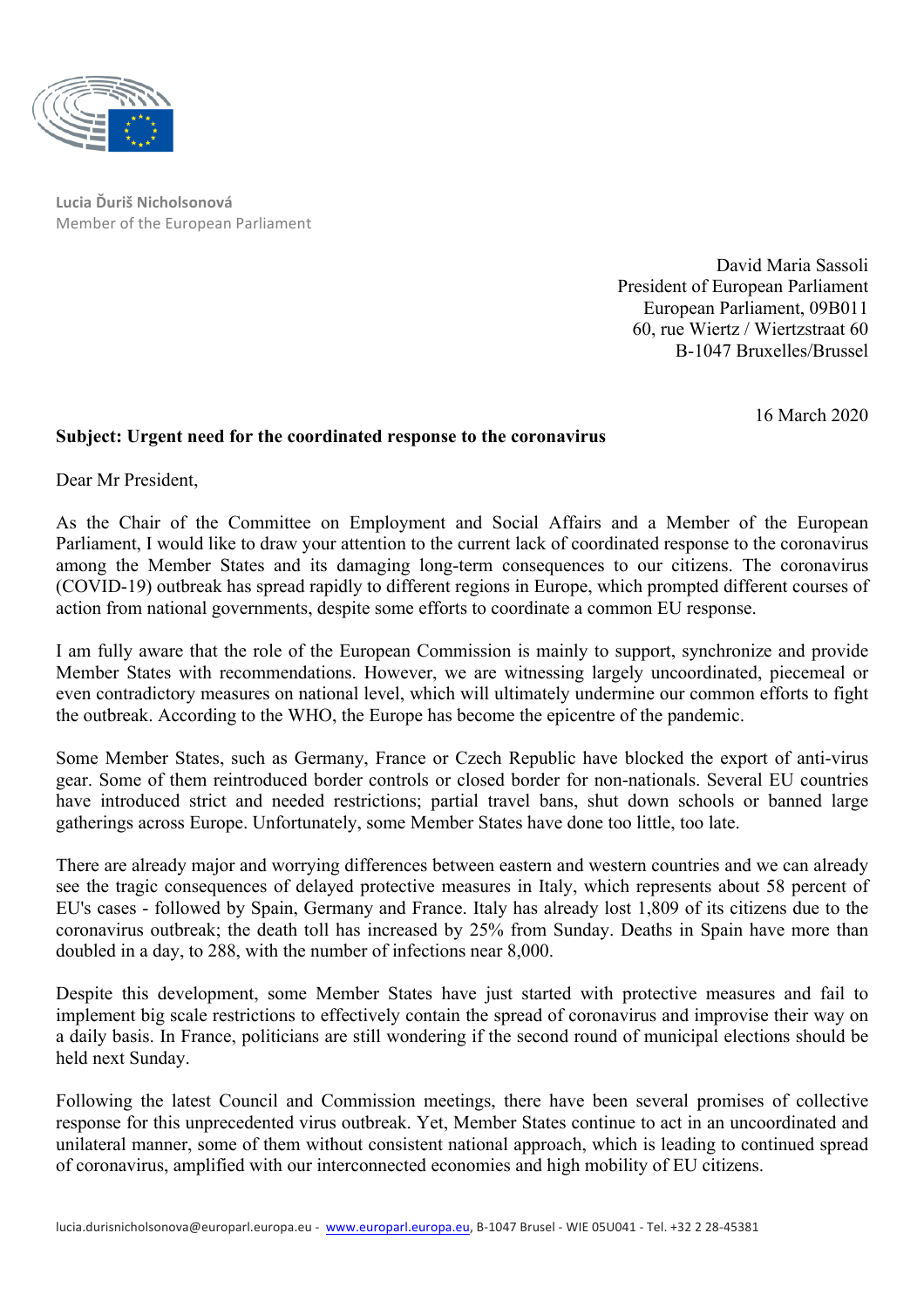The coronavirus COVID-19 will very likely push the European economy into recession this year. The rebound next year will depend on a bold response from Member States and I am very concerned that currently proposed economic will not have any effect without efficiently mitigating its spread**.** The failure to act now on EU level will affect mostly the small, export-oriented economies.

It is fair to assume that what is happening in Italy is going to be reproduced in Spain, France and Germany over the next weeks and delay in EU coordinated response will accordingly cause deepening of the crisis, leading to even higher socio-economic costs. Concern is growing for tens of thousands of cross-border workers**,** who travel between EU states and are facing entry and exit restrictions that could see them unable to work or return home to their families. The fundamental freedoms within the EU will not be ever restored unless all the Member States contain the virus successfully.

Solidarity has been in short supply, as countries restricted the export of medical supplies, in violation of the EU Single Market. The member states have divergent health system capacity, and some are struggling with finding the resources to deal with the pandemic. The situation in Italy shows that patients' lives are endangered when hospitals are overwhelmed.

I believe that all EU citizens deserve to have the same level of protection and without the common EU response and rigorous guidance of the European Commission; we will fail to protect them. This, in turn, will fuel the rise of Eurosceptic nationalists and extremists calling into question the whole project of European Union, supposedly based on solidarity and cooperation.

Taking all the above into consideration, I would like to encourage you to promote and set up a Committee of Inquiry to investigate alleged contraventions in implementation of Union law in the current coronavirus outbreak.

The European Parliament should use all its power to promote and call on the Member States and Commission to adopt the following measures:

- Adopt without delay the EU common guidelines on the application of countermeasures to minimise the spread of the 2019 novel coronavirus in the population.

- Facilitate effective cooperation between the Member States and strongly invite them to adopt the identical and consistent countermeasures to COVID-19, taking into consideration the current dynamics of the epidemiological situation.

Further, the European Parliament should call on the Commission should take immediate action, in cooperation with Member States and Council, to:

- Secure large-scale high-throughput testing of COVID 19 across Europe by helping individual countries obtain necessary equipment if their testing capacity is insufficient. The ability to test on a scale in the tens of millions is critical in saving lives, slowing down the epidemic and last, but not least, help restart the active economy since people can not return to work without being properly tested.

- Reconsider the recent proposal of the EU to mobilize  $\epsilon$ 140 million of public and private funding for promising research on vaccines, diagnosis and treatment as insufficient. In light of recent crises, the funding should be dramatically increased.

- Map the availability of crucial medical supplies and provide this information to individual countries, as the EU has imposed limits on exports of medical equipment outside its borders. The EU should call for solidarity among member countries with nations that are better equipped helping those that are lacking specific pieces of equipment or important medical supplies.